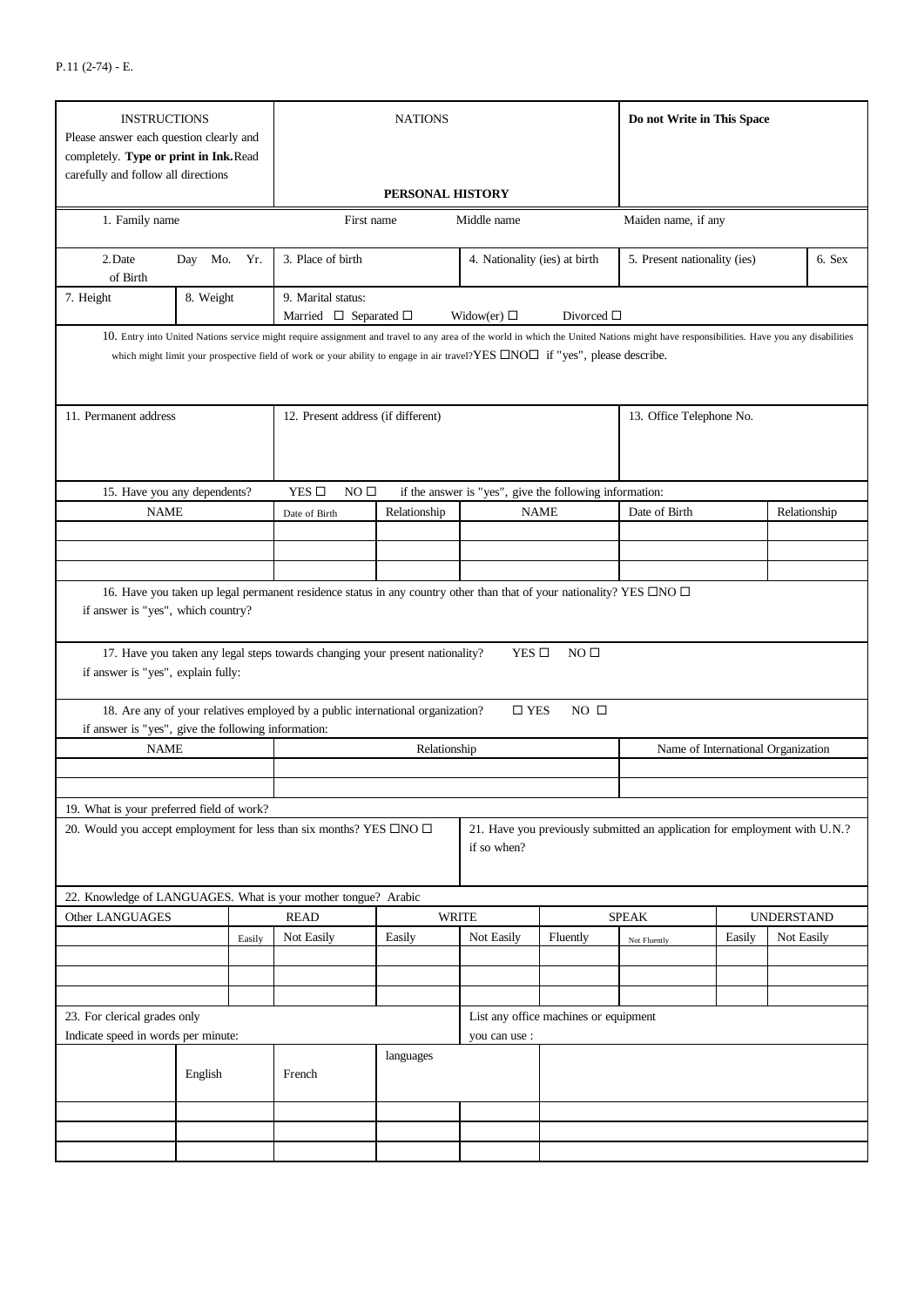| 24. EDUCATIONAL. Give full details - N.B. Please give exact titles of degrees in original language.<br>A. UNIVERSITY OR EQUIVALENT                                |                  | Please do not translate or equate to other degrees. |                    |                                               |                                                 |                           |  |  |
|-------------------------------------------------------------------------------------------------------------------------------------------------------------------|------------------|-----------------------------------------------------|--------------------|-----------------------------------------------|-------------------------------------------------|---------------------------|--|--|
| NAME, PLACE AND COUNTRY                                                                                                                                           |                  | <b>ATTENDED FROM/TO</b>                             |                    | DEGREES and ACADEMIC<br>DISTINCTIONS OBTAINED |                                                 | MAIN COURSE OF STUDY      |  |  |
|                                                                                                                                                                   |                  | Mo./Year<br>Mo./Year                                |                    |                                               |                                                 |                           |  |  |
|                                                                                                                                                                   |                  |                                                     |                    |                                               |                                                 |                           |  |  |
|                                                                                                                                                                   |                  |                                                     |                    |                                               |                                                 |                           |  |  |
|                                                                                                                                                                   |                  |                                                     |                    |                                               |                                                 |                           |  |  |
| B. SCHOOLS OR OTHER FORMAL TRAINING OR EDUCATION FROM AGE 14 (e.g. high school, technical school or apprenticeship)<br>NAME, PLACE AND COUNTRY                    |                  |                                                     | <b>TYPE</b>        |                                               | <b>ATTEND FROM/TO</b><br><b>CERTIFICATES OR</b> |                           |  |  |
|                                                                                                                                                                   |                  |                                                     |                    |                                               |                                                 |                           |  |  |
|                                                                                                                                                                   |                  |                                                     |                    |                                               |                                                 | DIPLOMAS OBTAINED         |  |  |
|                                                                                                                                                                   |                  |                                                     |                    | Mo./Year                                      | Mo./Year                                        |                           |  |  |
|                                                                                                                                                                   |                  |                                                     |                    |                                               |                                                 |                           |  |  |
|                                                                                                                                                                   |                  |                                                     |                    |                                               |                                                 |                           |  |  |
| 25. LIST PROFESSIONAL SOCIETIES AND ACTIVITIES IN CIVIC, PUBLIC OR INTERNATIONAL AFFAIRS                                                                          |                  |                                                     |                    |                                               |                                                 |                           |  |  |
|                                                                                                                                                                   |                  |                                                     |                    |                                               |                                                 |                           |  |  |
|                                                                                                                                                                   |                  |                                                     |                    |                                               |                                                 |                           |  |  |
|                                                                                                                                                                   |                  |                                                     |                    |                                               |                                                 |                           |  |  |
|                                                                                                                                                                   |                  |                                                     |                    |                                               |                                                 |                           |  |  |
| 26. LIST ANY SIGNIFICANT PUBLICATIONS YOU HAVE WRITTEN (Do not attach)                                                                                            |                  |                                                     |                    |                                               |                                                 |                           |  |  |
|                                                                                                                                                                   |                  |                                                     |                    |                                               |                                                 |                           |  |  |
|                                                                                                                                                                   |                  |                                                     |                    |                                               |                                                 |                           |  |  |
|                                                                                                                                                                   |                  |                                                     |                    |                                               |                                                 |                           |  |  |
| 27. EMPLOYMENT RECORD: Starting with your present post, list in reverse order every employment you have had. Use a separate block for each post.                  |                  |                                                     |                    |                                               |                                                 |                           |  |  |
| Include also service in the armed forces and note any period during which you were not gainfully employed. If you need more space, attach additional pages of the |                  |                                                     |                    |                                               |                                                 |                           |  |  |
| same size. Give both gross and net salaries per annum for your last or present post.<br>A. PRESENT POST (LAST POST, IF NOT PRESENTLY IN EMPLOYMENT)               |                  |                                                     |                    |                                               |                                                 |                           |  |  |
| <b>FROM</b>                                                                                                                                                       | <b>TO</b>        |                                                     | SALARIES PER ANNUM | <b>EXACT TITLE OF YOUR POST:</b>              |                                                 |                           |  |  |
| Month/Year                                                                                                                                                        | Month/Year       | <b>STARTING</b>                                     | <b>FINAL</b>       |                                               |                                                 |                           |  |  |
|                                                                                                                                                                   |                  |                                                     |                    |                                               |                                                 |                           |  |  |
| NAME OF EMPLOYER:                                                                                                                                                 | TYPE OF BUSINESS |                                                     |                    |                                               |                                                 |                           |  |  |
| <b>ADDRESS OF EMPLOYER:</b><br><b>NAME OF SUPERVISOR:</b>                                                                                                         |                  |                                                     |                    |                                               |                                                 |                           |  |  |
|                                                                                                                                                                   |                  |                                                     |                    | NO. AND KIND OF EMPLOYEES                     |                                                 | <b>REASON FOR LEAVING</b> |  |  |
| SUPERVISED BY YOU:                                                                                                                                                |                  |                                                     |                    |                                               |                                                 |                           |  |  |
|                                                                                                                                                                   |                  |                                                     |                    |                                               |                                                 |                           |  |  |
| DESCRIPTION OF YOUR DUTIES                                                                                                                                        |                  |                                                     |                    |                                               |                                                 |                           |  |  |
|                                                                                                                                                                   |                  |                                                     |                    |                                               |                                                 |                           |  |  |
|                                                                                                                                                                   |                  |                                                     |                    |                                               |                                                 |                           |  |  |
|                                                                                                                                                                   |                  |                                                     |                    |                                               |                                                 |                           |  |  |
|                                                                                                                                                                   |                  |                                                     |                    |                                               |                                                 |                           |  |  |
|                                                                                                                                                                   |                  |                                                     |                    |                                               |                                                 |                           |  |  |
|                                                                                                                                                                   |                  |                                                     |                    |                                               |                                                 |                           |  |  |
|                                                                                                                                                                   |                  |                                                     |                    |                                               |                                                 |                           |  |  |
|                                                                                                                                                                   |                  |                                                     |                    |                                               |                                                 |                           |  |  |
|                                                                                                                                                                   |                  |                                                     |                    |                                               |                                                 |                           |  |  |
|                                                                                                                                                                   |                  |                                                     |                    |                                               |                                                 |                           |  |  |
|                                                                                                                                                                   |                  |                                                     |                    |                                               |                                                 |                           |  |  |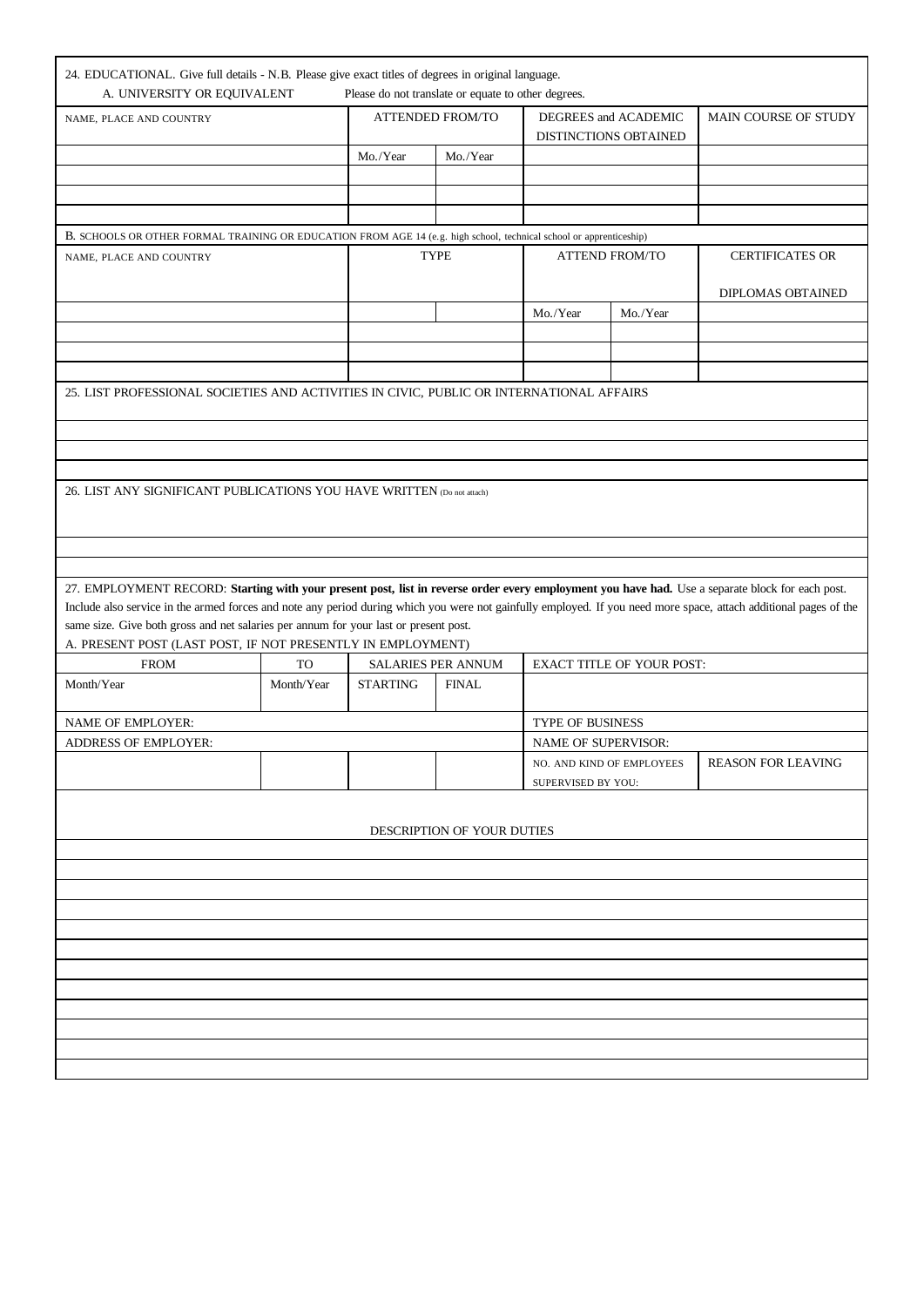## B. PREVIOUS POSTS (IN REVERSE ORDER)

| <b>FROM</b>                                         |                                        | TO         |                                 | <b>SALARIES PER ANNUM</b>                       |                            | <b>EXACT TITLE OF YOUR POST:</b> |                                                                               |                           |  |  |  |
|-----------------------------------------------------|----------------------------------------|------------|---------------------------------|-------------------------------------------------|----------------------------|----------------------------------|-------------------------------------------------------------------------------|---------------------------|--|--|--|
| Month/Year                                          | <b>STARTING</b><br>Month/Year          |            | <b>FINAL</b>                    |                                                 |                            |                                  |                                                                               |                           |  |  |  |
|                                                     |                                        |            |                                 |                                                 |                            |                                  |                                                                               |                           |  |  |  |
| NAME OF EMPLOYER:                                   |                                        |            |                                 |                                                 |                            |                                  | TYPE OF BUSINESS:                                                             |                           |  |  |  |
| <b>ADDRESS OF EMPLOYER:</b>                         |                                        |            |                                 |                                                 |                            |                                  | <b>NAME OF SUPERVISOR:</b>                                                    |                           |  |  |  |
|                                                     |                                        |            |                                 |                                                 |                            |                                  | NO. AND KIND OF EMPLOYEES<br>SUPERVISED BY YOU:                               | <b>REASON FOR LEAVING</b> |  |  |  |
|                                                     |                                        |            |                                 |                                                 | DESCRIPTION OF YOUR DUTIES |                                  |                                                                               |                           |  |  |  |
|                                                     |                                        |            |                                 |                                                 |                            |                                  |                                                                               |                           |  |  |  |
|                                                     |                                        |            |                                 |                                                 |                            |                                  |                                                                               |                           |  |  |  |
|                                                     |                                        |            |                                 |                                                 |                            |                                  |                                                                               |                           |  |  |  |
|                                                     |                                        |            |                                 |                                                 |                            |                                  |                                                                               |                           |  |  |  |
| <b>FROM</b>                                         |                                        | TO         | <b>SALARIES PER ANNUM</b>       |                                                 |                            | <b>EXACT TITLE OF YOUR POST:</b> |                                                                               |                           |  |  |  |
| Month/Year                                          |                                        | Month/Year | <b>STARTING</b>                 |                                                 | <b>FINAL</b>               |                                  |                                                                               |                           |  |  |  |
|                                                     |                                        |            |                                 |                                                 |                            |                                  |                                                                               |                           |  |  |  |
| NAME OF EMPLOYER:                                   |                                        |            |                                 |                                                 |                            |                                  | TYPE OF BUSINESS:                                                             |                           |  |  |  |
| <b>ADDRESS OF EMPLOYER:</b>                         |                                        |            |                                 |                                                 |                            |                                  | NAME OF SUPERVISOR:                                                           |                           |  |  |  |
|                                                     |                                        |            |                                 |                                                 |                            |                                  | NO. AND KIND OF EMPLOYEES                                                     | <b>REASON FOR LEAVING</b> |  |  |  |
|                                                     |                                        |            |                                 |                                                 |                            | SUPERVISED BY YOU:               |                                                                               |                           |  |  |  |
|                                                     |                                        |            |                                 |                                                 | DESCRIPTION OF YOUR DUTIES |                                  |                                                                               |                           |  |  |  |
|                                                     |                                        |            |                                 |                                                 |                            |                                  |                                                                               |                           |  |  |  |
|                                                     |                                        |            |                                 |                                                 |                            |                                  |                                                                               |                           |  |  |  |
|                                                     |                                        |            |                                 |                                                 |                            |                                  |                                                                               |                           |  |  |  |
|                                                     |                                        |            |                                 |                                                 |                            |                                  |                                                                               |                           |  |  |  |
| <b>FROM</b>                                         |                                        | <b>TO</b>  | SALARIES PER ANNUM              |                                                 |                            |                                  | <b>EXACT TITLE OF YOUR POST:</b>                                              |                           |  |  |  |
| Month/Year                                          |                                        | Month/Year |                                 | <b>STARTING</b>                                 | <b>FINAL</b>               |                                  |                                                                               |                           |  |  |  |
|                                                     |                                        |            |                                 |                                                 |                            |                                  |                                                                               |                           |  |  |  |
| NAME OF EMPLOYER:                                   |                                        |            |                                 |                                                 |                            |                                  | TYPE OF BUSINESS:                                                             |                           |  |  |  |
| ADDRESS OF EMPLOYER:                                |                                        |            |                                 |                                                 |                            | NAME OF SUPERVISOR:              |                                                                               |                           |  |  |  |
|                                                     |                                        |            |                                 | NO. AND KIND OF EMPLOYEES<br>SUPERVISED BY YOU: | <b>REASON FOR LEAVING</b>  |                                  |                                                                               |                           |  |  |  |
| DESCRIPTION OF YOUR DUTIES                          |                                        |            |                                 |                                                 |                            |                                  |                                                                               |                           |  |  |  |
|                                                     |                                        |            |                                 |                                                 |                            |                                  |                                                                               |                           |  |  |  |
|                                                     |                                        |            |                                 |                                                 |                            |                                  |                                                                               |                           |  |  |  |
|                                                     |                                        |            |                                 |                                                 |                            |                                  |                                                                               |                           |  |  |  |
| <b>FROM</b>                                         | <b>TO</b><br><b>SALARIES PER ANNUM</b> |            |                                 |                                                 |                            | <b>EXACT TITLE OF YOUR POST:</b> |                                                                               |                           |  |  |  |
| Month/Year                                          | Month/Year                             |            | <b>STARTING</b><br><b>FINAL</b> |                                                 |                            |                                  |                                                                               |                           |  |  |  |
|                                                     |                                        |            |                                 |                                                 |                            |                                  |                                                                               |                           |  |  |  |
| NAME OF EMPLOYER:                                   |                                        |            |                                 |                                                 |                            |                                  | TYPE OF BUSINESS:                                                             |                           |  |  |  |
| ADDRESS OF EMPLOYER:                                |                                        |            |                                 |                                                 |                            |                                  | <b>NAME OF SUPERVISOR:</b>                                                    |                           |  |  |  |
|                                                     |                                        |            |                                 |                                                 |                            |                                  | NO. AND KIND OF EMPLOYEES<br><b>REASON FOR LEAVING:</b><br>SUPERVISED BY YOU: |                           |  |  |  |
| DESCRIPTION OF YOUR DUTIES                          |                                        |            |                                 |                                                 |                            |                                  |                                                                               |                           |  |  |  |
|                                                     |                                        |            |                                 |                                                 |                            |                                  |                                                                               |                           |  |  |  |
|                                                     |                                        |            |                                 |                                                 |                            |                                  |                                                                               |                           |  |  |  |
|                                                     |                                        |            |                                 |                                                 |                            |                                  |                                                                               |                           |  |  |  |
| DI EASE SEE ATTACIDATE : a. Continuation of Itam 27 |                                        |            |                                 |                                                 |                            |                                  |                                                                               |                           |  |  |  |

**PLEASE SEE ATTACHMENT, i.e., Continuation of** *Item 27*